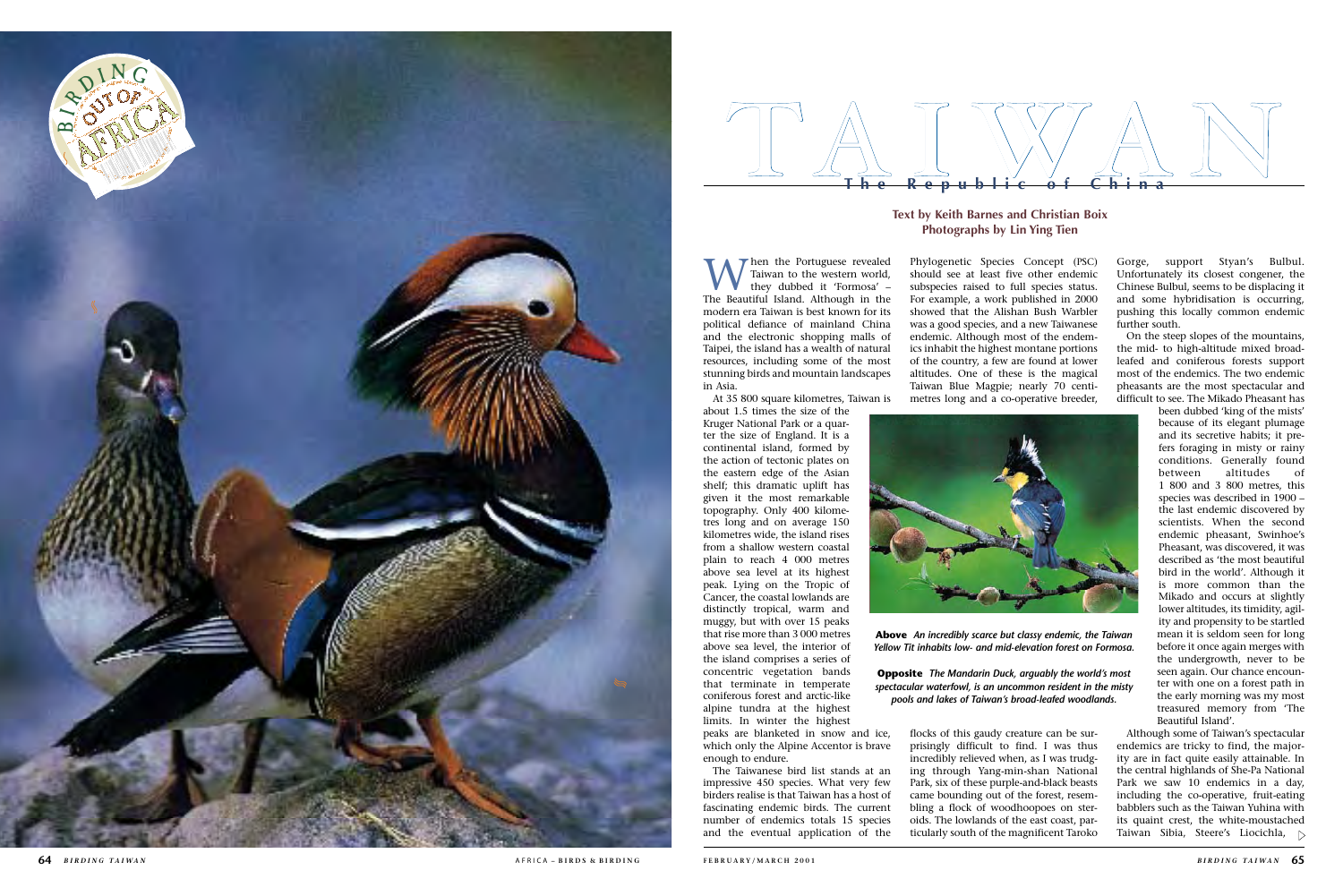nature and habits, the Little Forktail is elsewhere found only in mainland China and in parts of the Himalaya mountain chain. Seeing these little riverine treasures darting in and out of the rapids was an incredible treat. The edges of the river scrub or the eaves under bridges are the favoured nesting habitat of the endemic Formosan Whistling Thrush, an iridescent violet-blue resident of the riparian vegetation. When the water slows and forms ponds and lakes, it is possible to see the scarce Mandarin Duck, perhaps the most spectacular of the world's waterfowl. Although it has been introduced to Europe and elsewhere, there is nothing like seeing a beautiful bird in its natural home.

The rivers draining the precipitous interior terminate in estuaries and mangroves, and being located astride one wing of the East Asian flyway, Taiwan is a critical stopover point for migrants between mainland China and the Philippines. It is annually bolstered by both specialised summer and winter visitors; the best times for migrants are September and October, and March and April, when thousands of waders and waterfowl pass through on passage.  $\Delta$ 

Taiwan Barwing, Taiwan Laughing Thrush, Johnstone's Bush Robin, Taiwan Island Thrush, Taiwan Firecrest, Alishan Bush Warbler and Taiwan Yellow Tit. Joining the endemics in the mixed-species parties, other spectacular birds we saw included the tailless Pygmy Wren Babbler, the Eurasian Nuthatch, Vivid Niltava, Rusty-fronted Scimitar Babbler, White-sided Laughing Thrush, Himalayan Treepie, several species of fulvettas, Red-headed and Green-backed tits, Vineous-throated

Parrotbill, Vinaceous Rosefinch and Bevan's and Brown bullfinches.

With such steep slopes and high rainfall, there are the associated impressive waterfalls, gushing torrents and lakes. These hold another guild of exciting birds, including the dapper Brown Dipper, which dives into the fast-flowing water, immersing itself and scrambling along riverbeds looking for amphipods and arthropods. The dipper has to share its home with another real special of the Asian streams, the Little Forktail. By far the most diminutive of this group of specialised Asian river birds, which resemble Long-tailed Wagtails in their









**Opposite** *The Red-headed Tit regularly gathers in flocks exceeding 50 birds at high altitudes in Taiwan's central ranges.* 

**Top** *Endemic Taiwan Yuhinas. The noisy chattering of this gregarious little babbler is omnipresent and usually the first indicator of a mixed-species flock.*

**Above** *The Green-backed Tit is one of several members of the tit family in Taiwan and is another mixed-species flock member.*